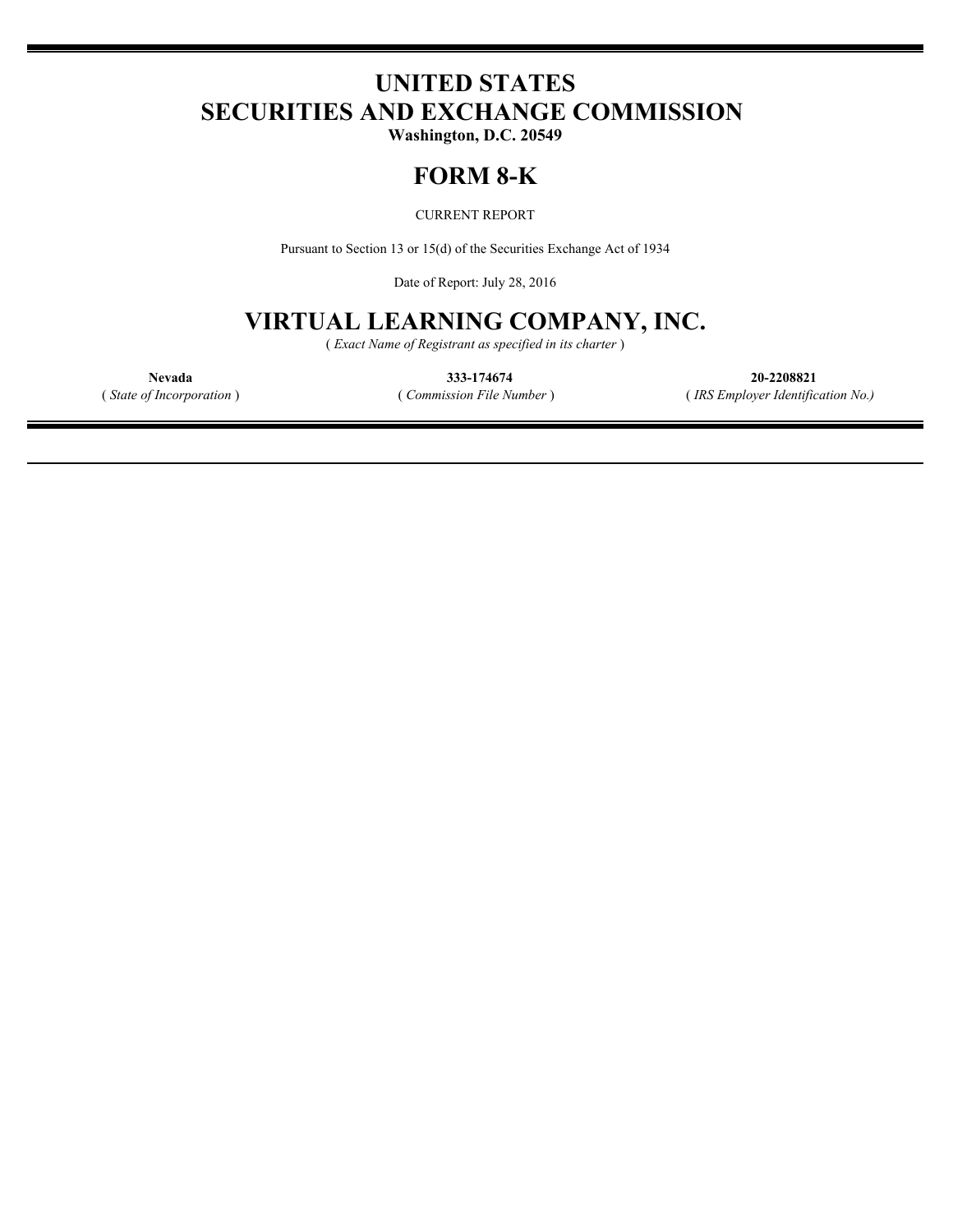#### **Item 5.01** *Corporate Governance and Management*

On June 28, 2016, Athena Monahan agreed to sell 7,000,000 of the 10,000,000 shares which she owns, to Vincent Simonelli, lowering her holdings to less than 51% of the common stock, relinquishing a controlling interest in the company. That agreement has now been implemented, and to the knowledge of the officers and directors of the company, no individual or entity currently owns or controls in excess of 50.0% of the company.

#### **Item 5.02** *Departure of Directors or Principal Officer; Election of Directors; Appointment of Principal Officers*

On July 20, 2016, at a duly called meeting of the board of directors of the company, Vincent Simonelli was appointed to fill one of the vacancies on the board of directors. Following Simonelli's appointment to the board, the board accepted the resignation of Mr. Roger Fiddler as the then-serving President/CEO of the company and appointed Mr. Simonelli to that position, to initially serve without pay. Mr. Simonelli was also engaged to be the Chief Financial Officer and Secretary of the company, without pay, until additional personnel could be hired. Mr. Simonelli accepted all of the appointments and engagements. Mr. Fiddler then resigned as a director, leaving a single director (Simonelli) and two vacancies on the board of directors.